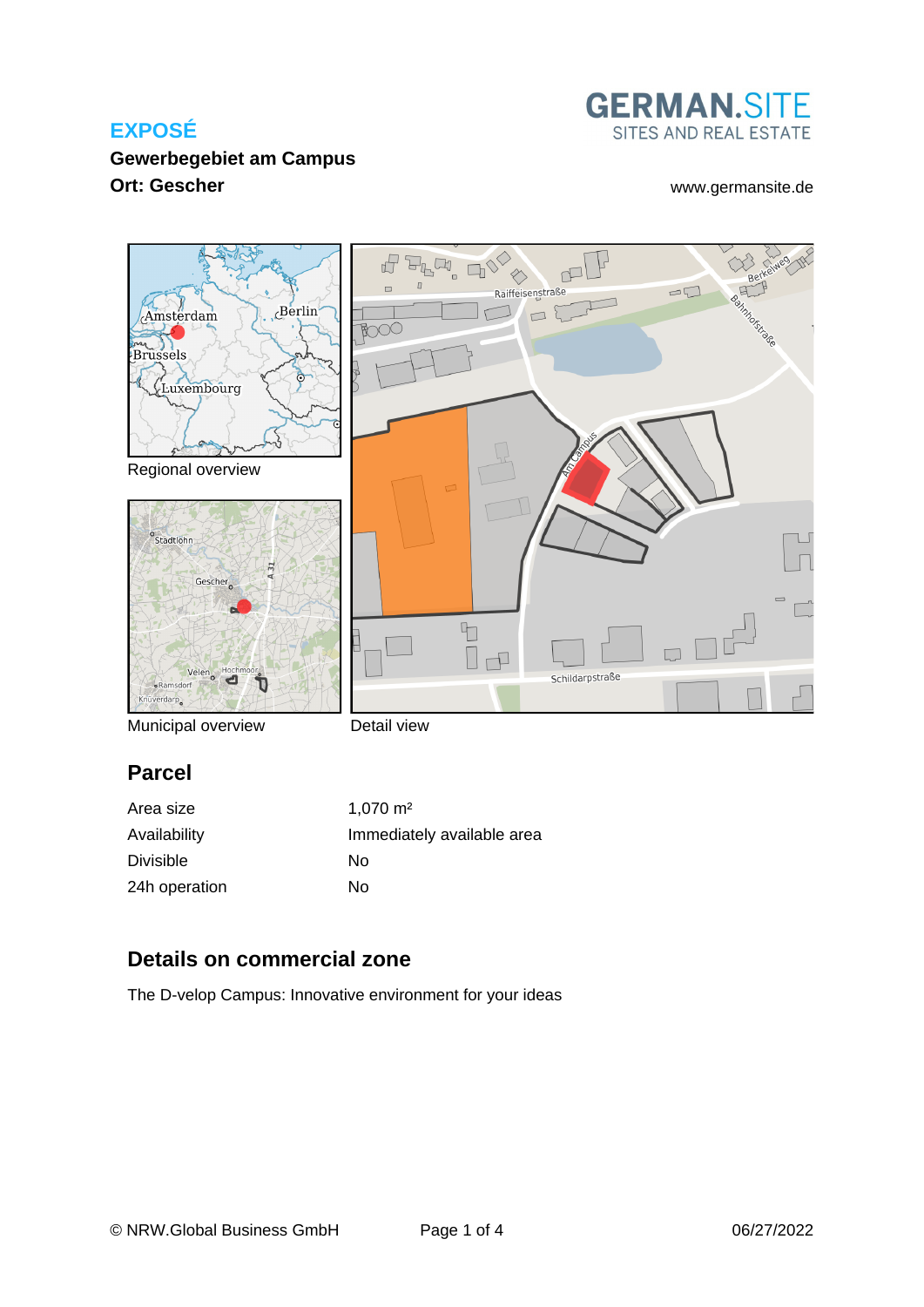### **Gewerbegebiet am Campus Ort: Gescher** [www.germansite.de](http://www.germansite.de)

**GERMAN.SITE** SITES AND REAL ESTATE

The d.velop campus in Gescher bundles the innovative power of the region at a central location. The western Münsterland, which has produced not only many hidden champions but also numerous world market leaders, provides the optimal infrastructure for the promising d.velop campus project. The goals of the d.velop campus are ambitious, visionary and at the same time down-to-earth and sustainable: to offer companies the ideal platform for their own successful growth. 50,000 m² of space, a modern, digital infrastructure and a perfect connection to the A31 freeway are the ideal basis for this. The campus project was initiated by d.velop AG - a software manufacturer with a success story spanning more than 27 years, which began in Gescher, where the company's headquarters are still located today. And with it the nucleus for the d.velop campus. The name ""d.velop"" is programmatic, because the development of innovative business and product ideas in an attractive working and living environment is what the companies located on the campus have in common. The goal is business development and expansion on the d.velop campus, at the location in Gescher and in the region of the western Münsterland. By maintaining and developing business contacts, customers and supplier relationships, internal networking on the campus and in the region is to be promoted. The targeted settlement and promotion of innovative, technology-oriented companies will provide them with the space they need to develop their economic and technological strengths in a targeted manner.

Area

GE

type

On the d.velop campus, you and your employees profit directly from the innovative concept and the attractive working environment of the campus. Take advantage of the sharing approaches of the campus and go down an innovative path with us. Together we will make the campus a model for success. The focus on innovative topics will lead to positive synergy effects for all participants.

Specifics what you actually use; costs for vacant or rarely used areas, for example, are a By sharing, you will reduce costs to a considerable extent. You contribute to exactly thing of the past. At the d.velop campus, you can concentrate on your core business, which makes you successful now and in the future. And sharing also means the exchange of employees amongst companies. This results in new ideas and synergy effects between employees and companies.

The d.velop campus offers you an innovative environment for your ideas.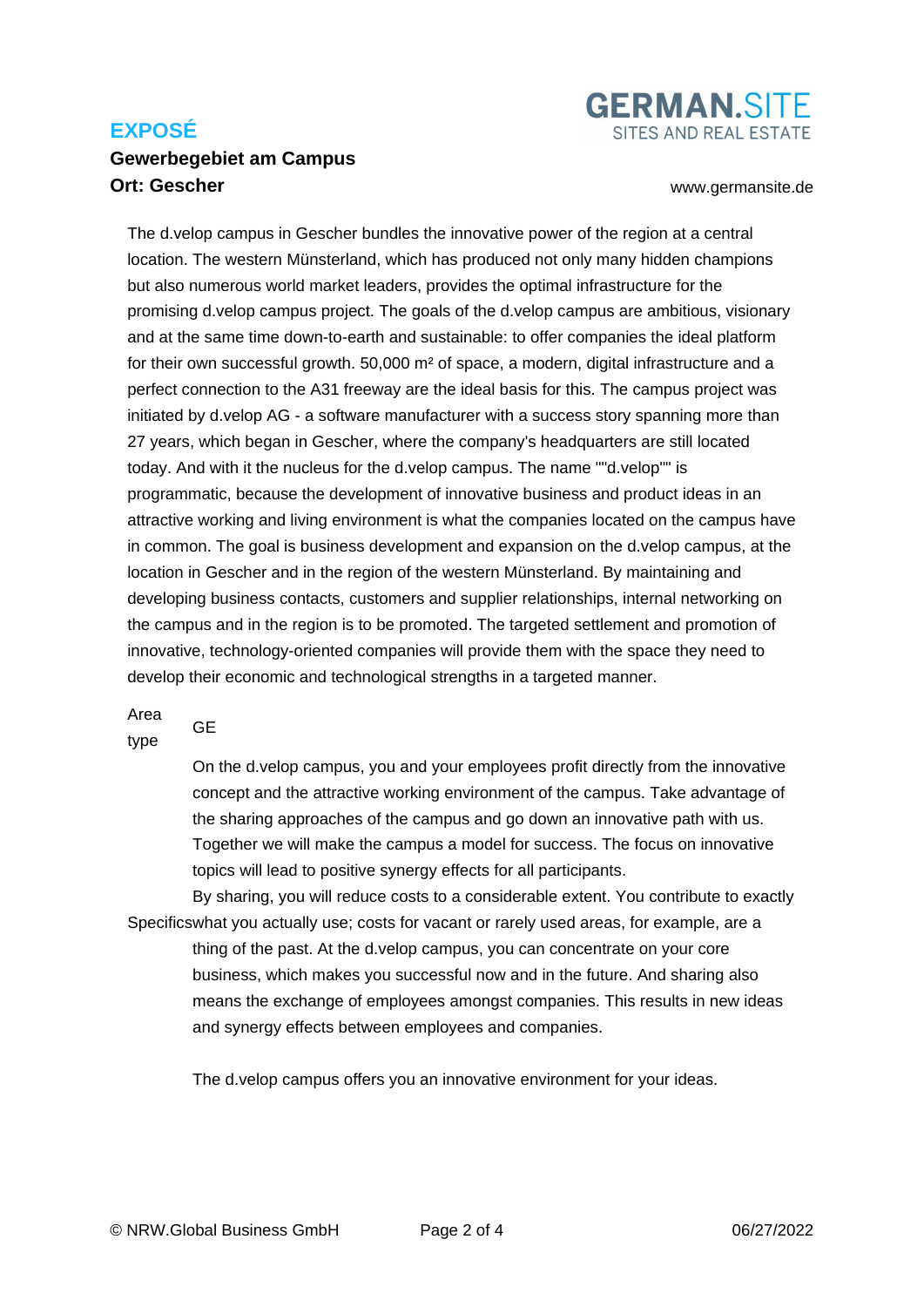

**Gewerbegebiet am Campus Ort: Gescher** [www.germansite.de](http://www.germansite.de)

## **Links**

<https://muensterland.blis-online.eu>

# **Transport infrastructure**

| Freeway | A31                               | $0.5 \text{ km}$ |
|---------|-----------------------------------|------------------|
| Freeway | A43                               | 22 km            |
| Airport | Flughafen Münster-Osnabrück (FMO) | 75 km            |